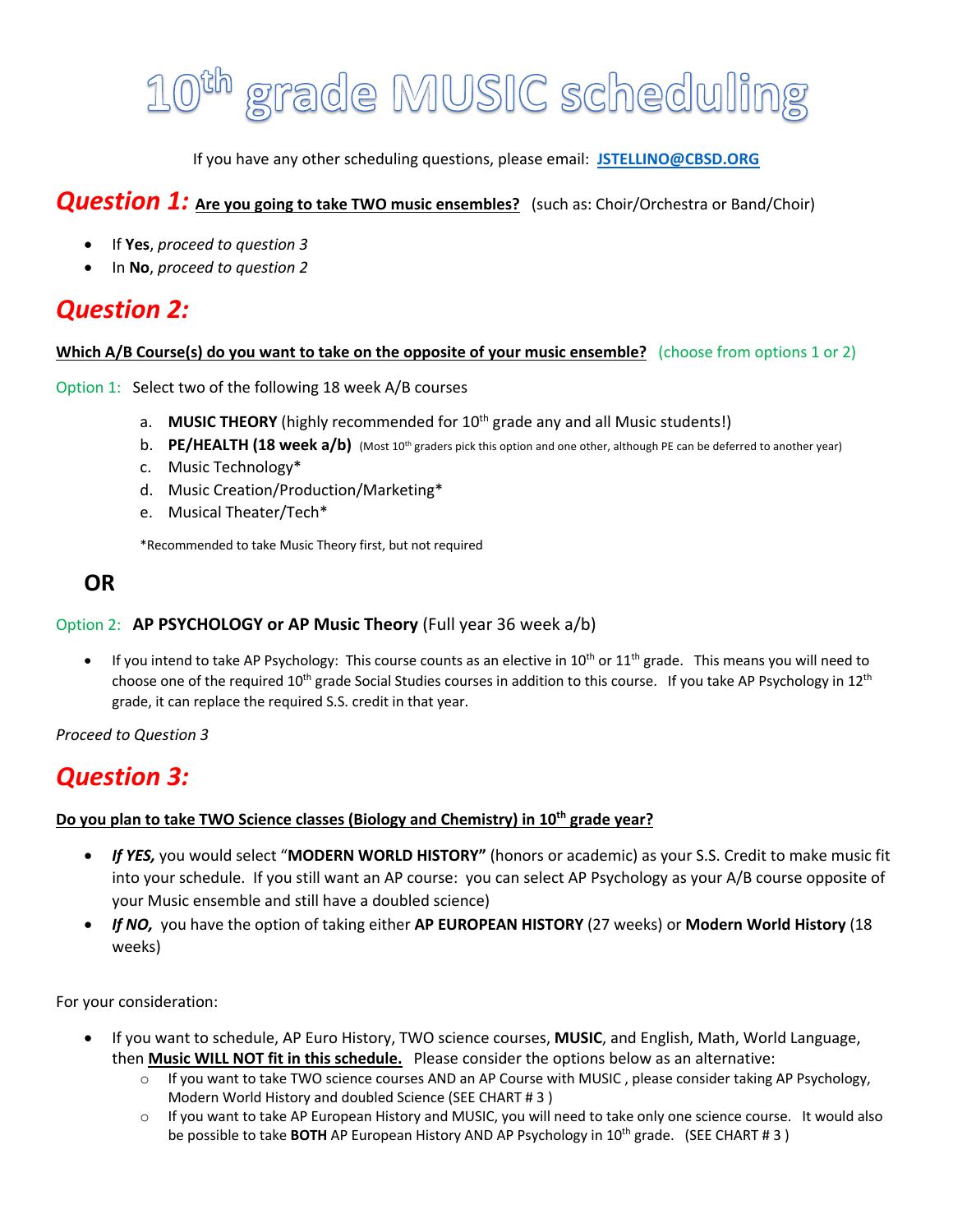# CHART #1

## (two music ensembles)

|                   | MP1                                                     | MP <sub>2</sub> | MP3            | MP4 |
|-------------------|---------------------------------------------------------|-----------------|----------------|-----|
| <b>Block</b><br>1 | <b>SCIENCE (BIOLOGY)</b>                                |                 | <b>MATH</b>    |     |
| <b>Block</b><br>2 | <b>ENGLISH 10 (honors or academic)</b>                  |                 | World Language |     |
| <b>Block</b><br>3 | Orchestra (A/B full year)<br>Chorus 10 (A/B) full year) |                 |                |     |
| <b>Block</b><br>4 |                                                         |                 |                |     |

### Based on your Social Studies Course selection:

- If you chose **AP Euro History**: fill it in block 4 for MP 1,2,3. This will leave one 9 week elective slot (for PE Health or another 9 wk (.5) elective)
- If you chose **Modern World History**: fill it in in block 4 for MP 1,2. This will leave one semester slot open for other courses, such as:
	- o 1. **a doubled science** (Chemistry) or doubled math
	- o 2. another elective course like ART
	- o 3. any 18 wk course *(including the 18 week everyday version of AP Psychology or AP Music Theory)*
	- o 4. PE/Health and another 9 wk (.5 cr) elective

If you fill your schedule and did not make room for P.E./Health, you will need to make sure to find room in your schedules in 11<sup>th</sup> or 12<sup>th</sup> grade year to complete your required PE credit.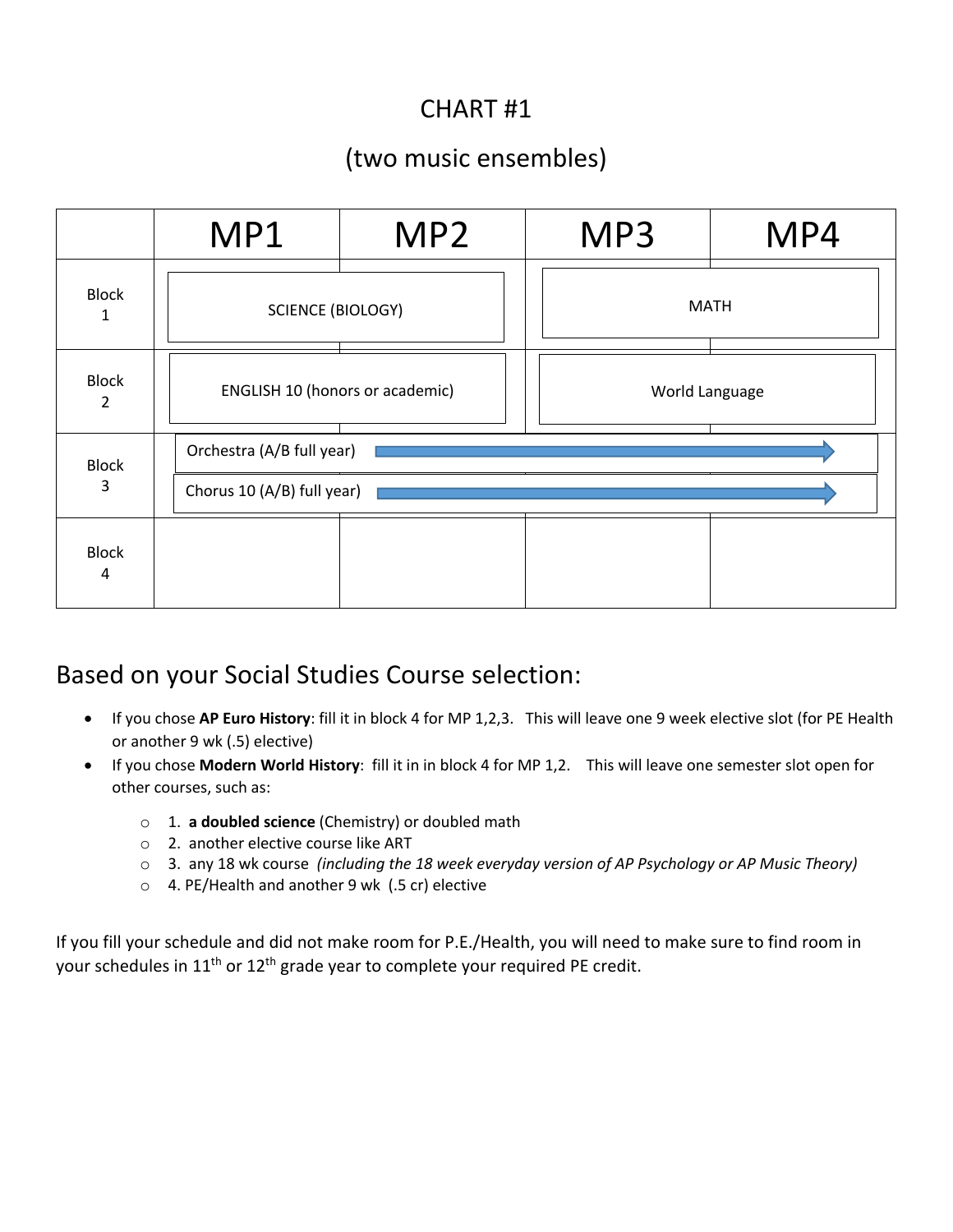## CHART #2

# (One music ensemble )

|                                | MP1                                    | MP <sub>2</sub> | MP3                                    | MP4 |  |
|--------------------------------|----------------------------------------|-----------------|----------------------------------------|-----|--|
| <b>Block</b><br>1              | <b>SCIENCE (BIOLOGY)</b>               |                 | <b>MATH</b>                            |     |  |
| <b>Block</b><br>$\overline{2}$ | <b>ENGLISH 10 (honors or academic)</b> |                 | World Language                         |     |  |
| <b>Block</b>                   | Chorus 10 (A/B full year)              |                 |                                        |     |  |
| 3                              | Music Theory (A/B) half year           |                 | 18-week A/B Elective of your choosing. |     |  |
| <b>Block</b><br>4              |                                        |                 |                                        |     |  |

## Based on your Social Studies course selection:

- If you chose **AP Euro History**: fill it in block 4 for MP 1,2,3. This will leave one 9 week elective slot (for P.E. or another 9 wk (.5) elective) *(you will not be able to double a science credit with this option)*
- If you chose **Modern World History**: fill it in in block 4 for MP 1,2. This will leave one semester slot open for other courses, such as:
	- o 1. a **doubled science** (Chemistry) or doubled math
	- o 2. another elective course like ART
	- $\circ$  3. any 18 wk (1 cr.) course
	- o 4. gym and another 9 wk (.5 cr) elective

#### *IF YOU ARE CHOOSING THE AP PSYCHOLOGY a/b option: PLEASE LOOK AT CHART #3*

OTHER A/B Options for opposite a single music ensemble:

**MUSIC A/B options:** Music Theory (highly recommended), Music Technology, Music Creation/Production/Marketing, Musical Theater/Tech.

**Non-Music A/B Courses** often include some of the following: Digital Imaging, Personal Finance, a variety of additional Phys. Ed. Courses. Check the program planning guide for other possibilities specific to your school.